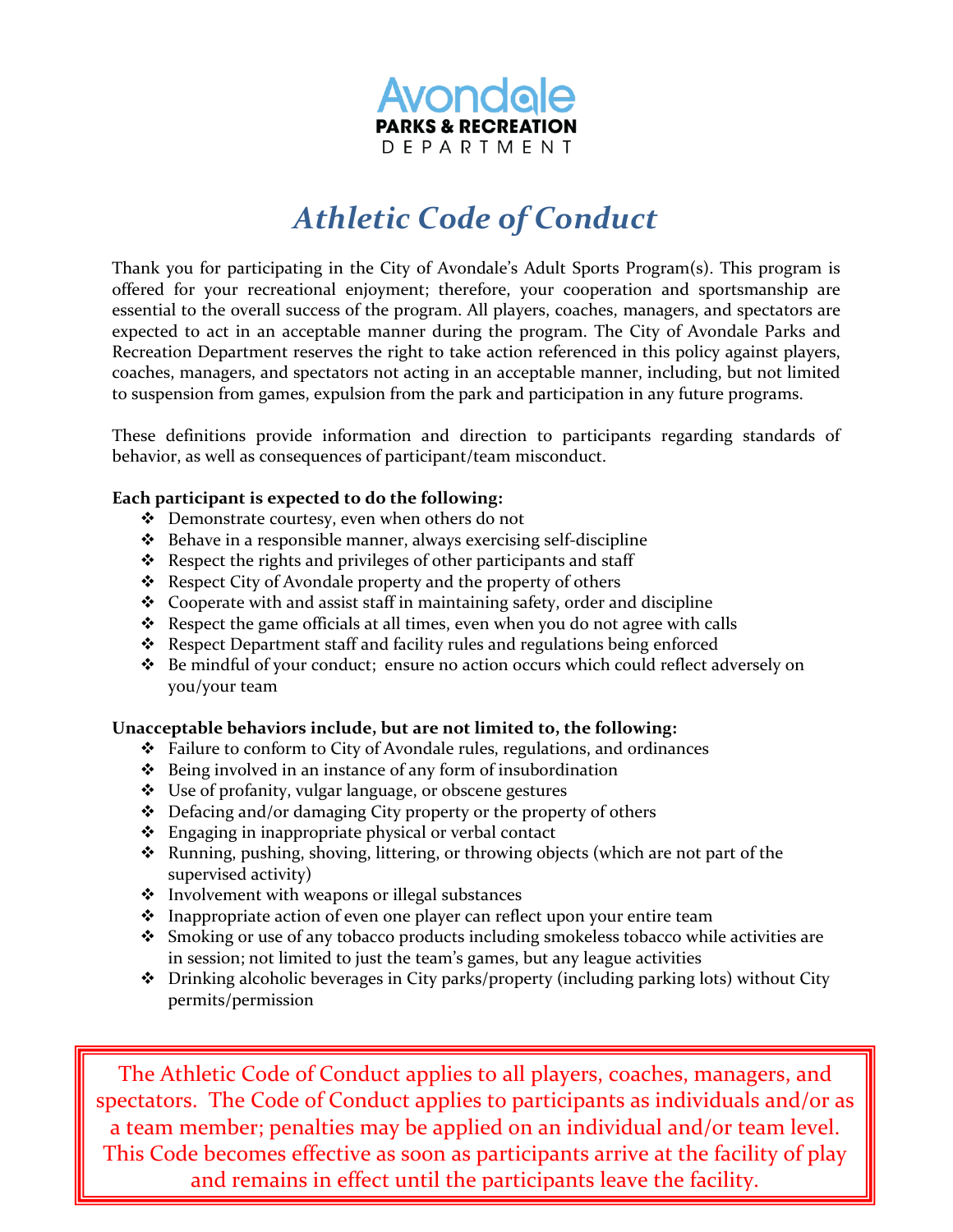# *Athletic Code of Conduct*

**LEVEL I Minimum Penalty:** Verbal Warning, official may remove individual from game **Maximum Penalty:** Ejection from current game, plus one (1) game suspension and probation for remainder of season **Team Penalty:** If two (2) or more participants are involved from the same team, the game **will be** forfeited by that team. The participants and/or team involved will be penalized as noted above. **If a coach is involved in a code of conduct violation the maximum penalty is automatic. \*The City of Avondale reserves the right to escalate the penalty at any time up to, and including, expulsion from the league for the player and/or team depending on the nature/severity of any incident.**

### **No Participant Shall:**

A. Be guilty of objectionable demonstration of dissent at an official's decision by throwing playing equipment or any other forceful action

B. Discuss with an official, in any manner, the decision reached by an official except the manager, coach, or captain

C. Use profane, obscene, or vulgar language/behavior

D. Refuse to abide by official's/staff's decisions

E. Be guilty of smoking on the field of play/dugouts

F. Drink or be in possession of alcoholic beverages on the field of play/dugouts

G. Discuss publicly with spectators in a derogatory manner any play, decision, or personal opinion of other individuals

H. Mingle with or fraternize with spectators during the course of the game in a way that negatively affects the game in any way

I. Permit anyone to remain in the dugout or on the player's bench, unless an active team member (managers, coaches, players and/or team scorekeepers)

J. Leave trash on the playing field, including dugouts

**LEVEL II Minimum Penalty:** Ejection from current game, plus two (2) week suspension and probation for remainder of season. **Maximum Penalty:** Suspension from league (team and/or individual) and probation for one (1) year and/or assault charges filed. **Team Penalty:** If two (2) or more participants are involved from the same team, the game is forfeited by that team. The participants and/or team involved will be penalized as noted above**. If a coach is involved in a code of conduct violation the maximum penalty is automatic. \*The City of Avondale reserves the right to escalate the penalty at any time up to, and including, expulsion from the league for the player and/or team depending on the** 

**nature/severity of any incident.**

### **No Participant Shall:**

A. Be guilty of an abusive verbal attack upon any individual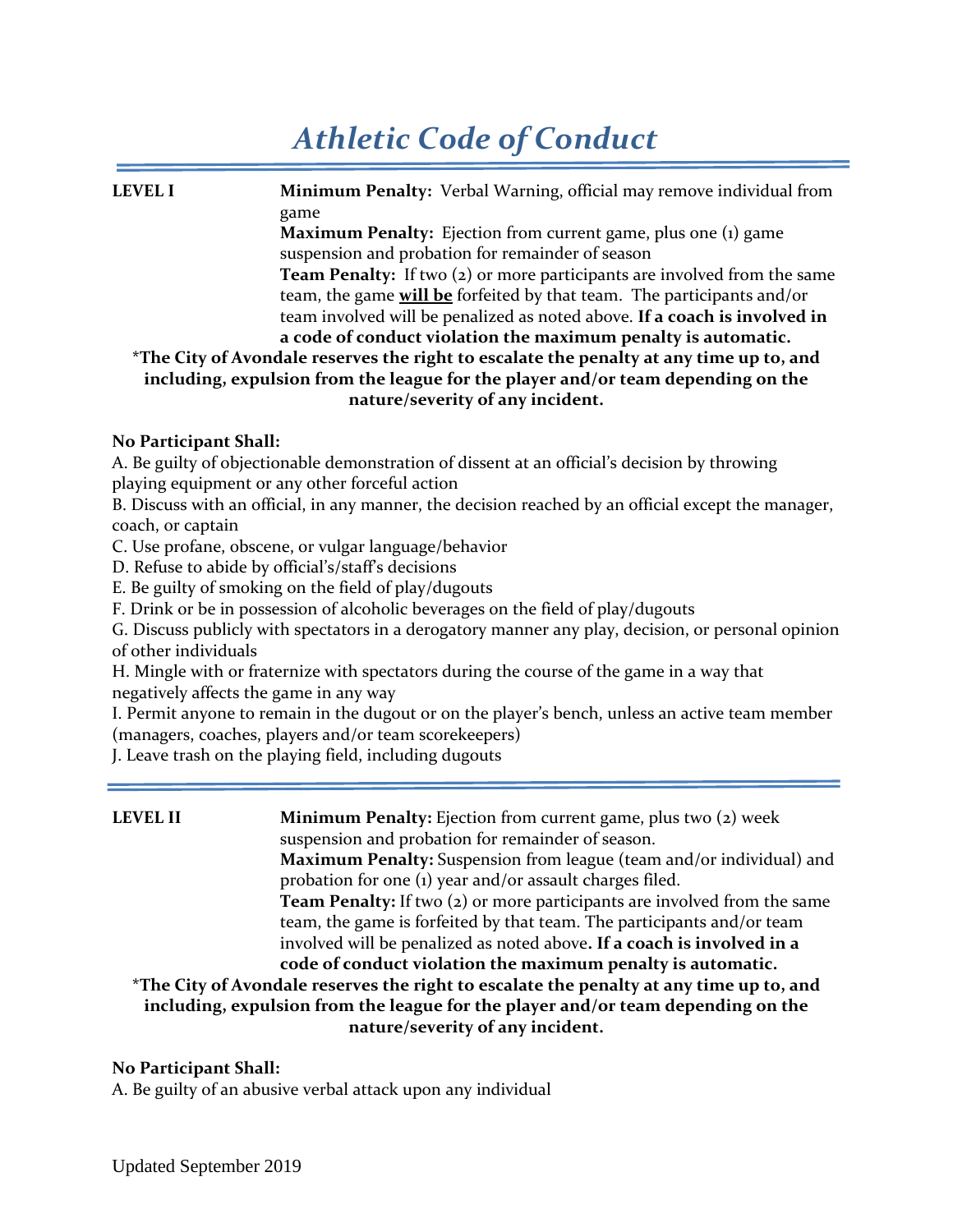B. Use of unnecessarily rough tactics in the play of game

C Play under another individual's name, falsify name, or falsify signature on official roster form

D. Violate Level I Code of Conduct while on probation for a previous incident

## **LEVEL III** Minimum Penalty: Suspension from league (team and/or individual) and probation for one (1) year and/or assault charges filed. **Maximum Penalty:** Suspension from all City of Avondale Recreation Department activities for one (1) year (team and/or individual), probation for two (2) additional years and/or assault charges filed. **Team Penalty:** If two (2) or more participants are involved from the same team, then the game will be forfeited by that team. The participants and/or team involved will be penalized as noted above**. If a coach is involved in a code of conduct violation the maximum penalty is automatic. \*The City of Avondale reserves the right to escalate the penalty at any time up to, and including, expulsion from the league for the player and/or team depending on the nature/severity of any incident.**

## **No Participant Shall:**

A. Infringe upon an individual's safety or the overall safety of others

B. Be guilty of an abusive verbal attack upon any official or City staff

C. Directly/indirectly threaten another individual including officials and/or City staff (Assault charges may be filed)

D. Attempt to damage, destroy, or steal City property and/or property of others

E. Violate Level II Code of Conduct while on probation for a previous incident

**LEVEL IV Minimum Penalty:** Suspension from all City of Avondale Recreation Department activities for one (1) year (team and/or individual), probation for two (2) additional years and/or assault charges filed. **Maximum Penalty:** Life suspension from all City of Avondale Recreation Department activities and/or assault charges filed. **Team Penalty:** If two (2) or more participants are involved from the same team, the game will be forfeited by that team. The participants and/or team involved will be penalized as noted above**. If a coach is involved in a code of conduct violation the maximum penalty is automatic. \*The City of Avondale reserves the right to escalate the penalty at any time up to, and including, expulsion from the league for the player and/or team depending on the** 

**nature/severity of any incident**.

## **No Participant Shall:**

A. Lay a hand upon, shove, strike, or threaten to harm an official/City staff or other individual (Assault charges may be filed)

B. Be guilty of a physical/verbal attack upon any official/City staff or other individual (Assault charges may be filed)

C. Be guilty of damaging, destroying, or stealing City property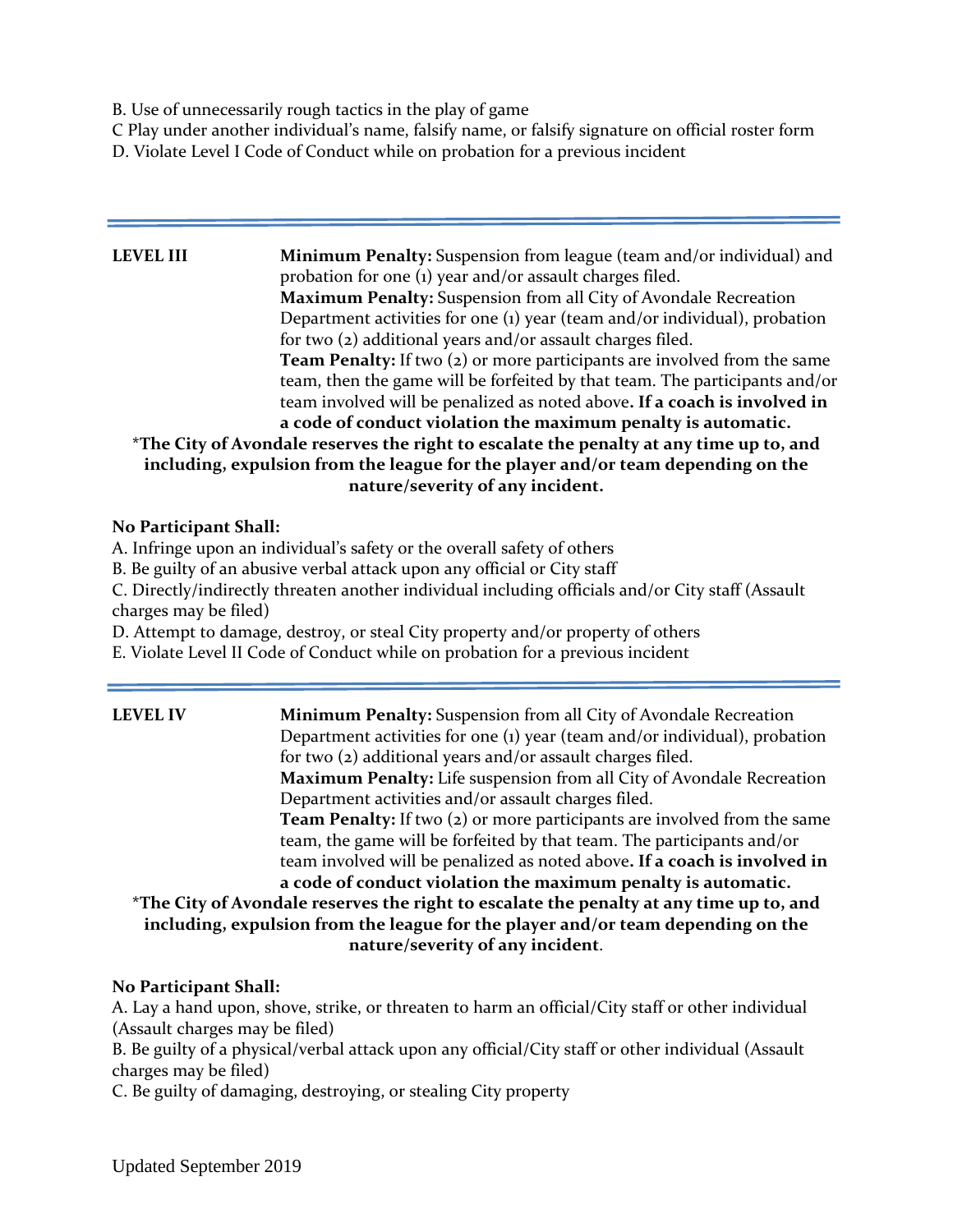D. Be guilty of possessing and/or using altered equipment, i.e. softball bats

E. Be guilty of throwing equipment at any official/City staff or other individual with intent to harm or intimidate (Assault charges may be filed)

F. Be guilty of possessing a weapon on or off the field of play

G. Gamble upon any play or outcome of the game with other spectators, players, managers, coach, or opponent.

H. Violate Level III Code of Conduct while on probation for a previous incident

**The City of Avondale Recreation Department works hard to offer fun, recreational sports leagues as a service and need for our community. We will not tolerate individuals and/or teams jeopardizing our commitment to this service**.